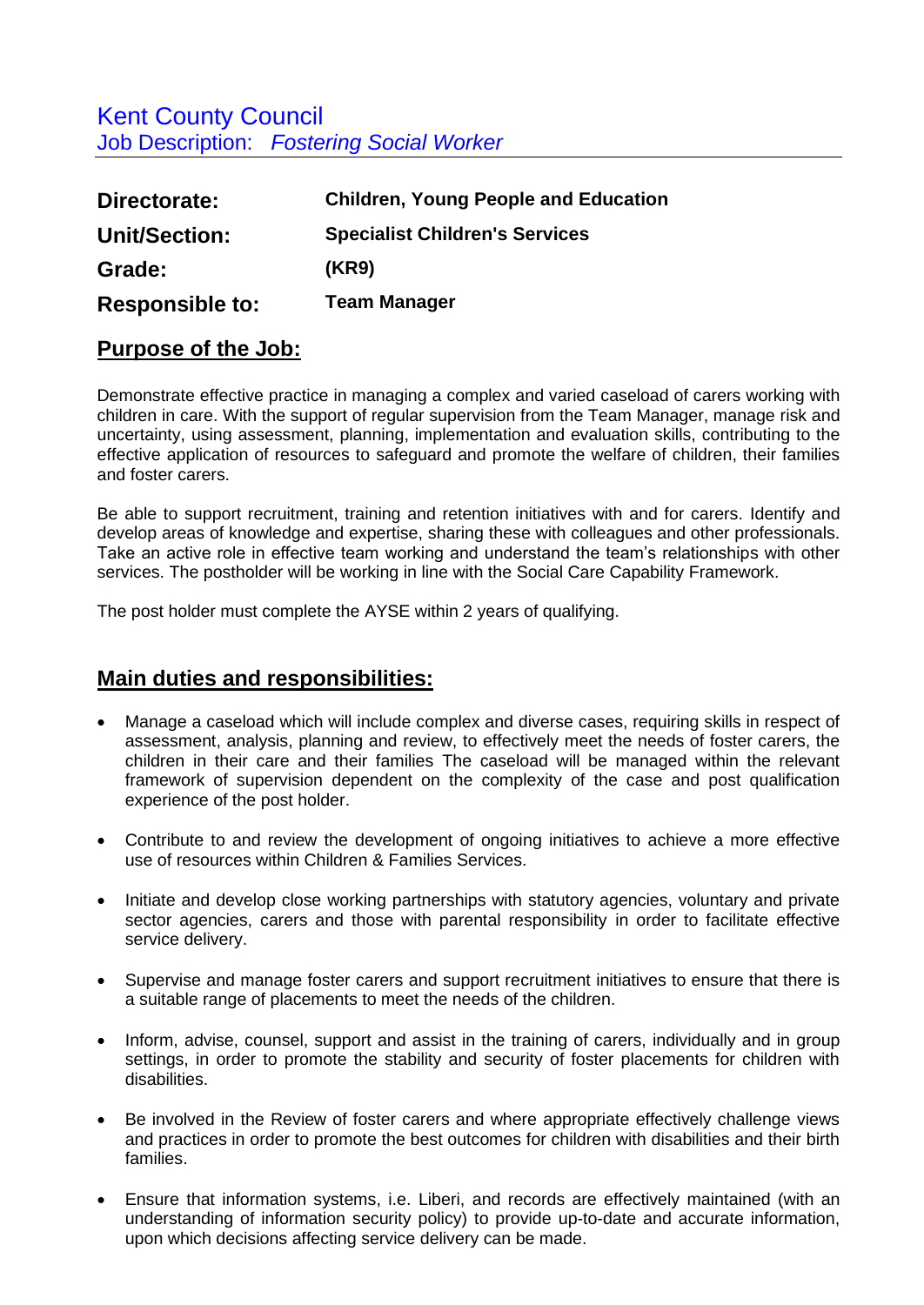- Maintain a personal awareness of legislation, departmental and corporate policies and procedures (particularly those relating to Fostering, Children in Care, Children in Need and Child Protection) acting in line with these to ensure consistency and a high quality of service delivery across the Directorate.
- Attend training courses and other development opportunities as agreed with line manager to ensure compliance with HCPC requirements.

Footnote: This job description is provided to assist the job holder to know what his/her main duties are. It may be amended from time to time without change to the level of responsibility appropriate to the grade of post.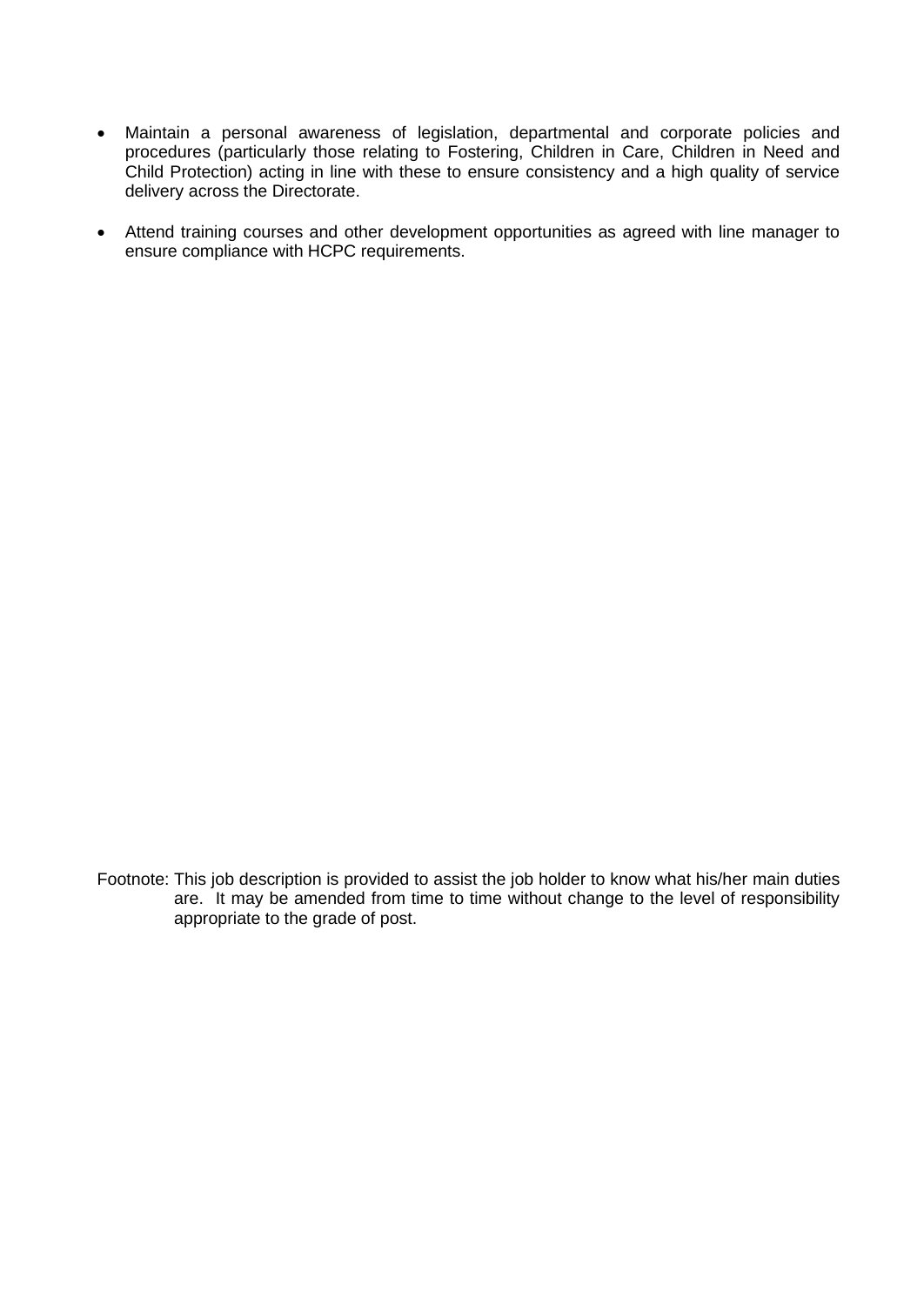The following outlines the criteria for this post. Applicants who have a disability and who meet the criteria will be shortlisted.

Applicants should describe in their application how they meet these criteria.

|                             | <b>CRITERIA</b>                                                                                                                                                                                                                                                                                                         |
|-----------------------------|-------------------------------------------------------------------------------------------------------------------------------------------------------------------------------------------------------------------------------------------------------------------------------------------------------------------------|
| <b>QUALIFICATIONS</b>       | Degree in Social Work (Dip HE/Degree or Post Grad) and<br>registration as a social worker with Social Work England.                                                                                                                                                                                                     |
| <b>EXPERIENCE</b>           | Relevant experience to demonstrate the competencies required.<br>Use of systemic model of practice e.g. Signs of Safety.                                                                                                                                                                                                |
| <b>SKILLS AND ABILITIES</b> | Good interpersonal skills in order to communicate effectively with<br>children, carers and colleagues, both on a one-to-one and when<br>working in groups. Proven experience in working collaboratively<br>with the team around a child to achieve the best outcomes for the<br>child, as well as their birth families. |
|                             | Ability to prioritise and to work effectively on own initiative as well<br>as within a team.                                                                                                                                                                                                                            |
|                             | Analytical report writing skills and the ability to communicate<br>clearly in writing.                                                                                                                                                                                                                                  |
|                             | Ability to work within a formal settings.                                                                                                                                                                                                                                                                               |
|                             | Effective written and IT skills for report and assessment writing<br>and communication.                                                                                                                                                                                                                                 |
|                             | Ability to travel across a wide geographical area in a timely and<br>flexible manner at various times of the day                                                                                                                                                                                                        |
|                             | Ability to work within a court setting / Interest/desire to lead in<br>training courses.                                                                                                                                                                                                                                |
|                             | Computer literate and familiar with computer systems including<br>word, Microsoft, Liberi.                                                                                                                                                                                                                              |
|                             | Demonstrate a commitment to supervision and reflective practice                                                                                                                                                                                                                                                         |
| <b>KNOWLEDGE</b>            | A working knowledge of child development and demonstrate an<br>ability to underpin practice with a theoretical base, including<br>attachment theory and the needs of Children in Care/Children in<br>Need/children in the Child Protection system.                                                                      |
|                             | A working knowledge and understanding of relevant regulations<br>and policy frameworks and impact on children, their birth families<br>and their carers (including Fostering Regulations).                                                                                                                              |
|                             | A working knowledge of national policies, frameworks and<br>regulations.                                                                                                                                                                                                                                                |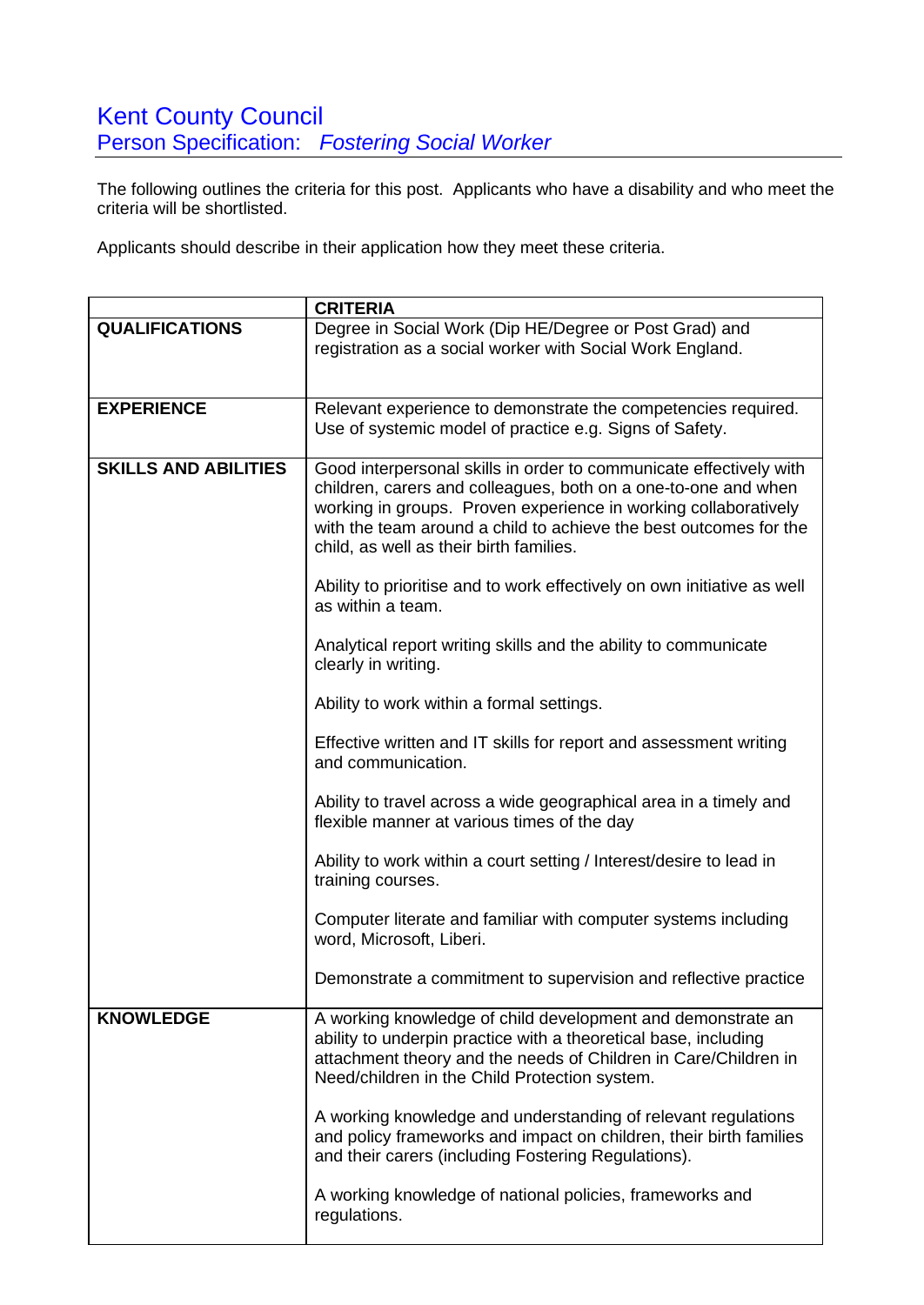|                                             | A working knowledge of the implications trauma and attachment<br>can present to children, their birth families and their carers.    |
|---------------------------------------------|-------------------------------------------------------------------------------------------------------------------------------------|
|                                             | Working knowledge of Quality Protects and Working Together                                                                          |
|                                             | A working knowledge of County procedures relating to Children in<br>Care/Children in Need/Child Protection                          |
|                                             | Compliance with information governance, record retention,<br>confidentiality issues and the General Data Protection<br>Regulations. |
| <b>COMPETENCIES</b>                         | Competencies are set within the Competency Framework for<br><b>Children's Social Services.</b>                                      |
| <b>BEHAVIOURS AND</b><br><b>KENT VALUES</b> | Kent Values:                                                                                                                        |
|                                             | • We are brave. We do the right thing, we accept and offer                                                                          |
|                                             | challenge                                                                                                                           |
|                                             | • We are curious to innovate and improve                                                                                            |
|                                             | . We are compassionate, understanding and respectful to all                                                                         |
|                                             | • We are strong together by sharing knowledge                                                                                       |
|                                             | • We are all responsible for the difference we make                                                                                 |
|                                             | Other qualities                                                                                                                     |
|                                             | Professional credibility                                                                                                            |
|                                             | Take personal and professional responsibility for your<br>$\bullet$<br>actions and performance                                      |
|                                             | Innovative/flexibility<br>$\bullet$                                                                                                 |
|                                             | Leadership skills<br>$\bullet$                                                                                                      |
|                                             | <b>Commitment to Equal Opportunities</b><br>$\bullet$                                                                               |
|                                             | Act with integrity, honesty and transparency<br>$\bullet$                                                                           |
|                                             | Be open to challenge                                                                                                                |
|                                             | Treat people fairly and with respect                                                                                                |
|                                             |                                                                                                                                     |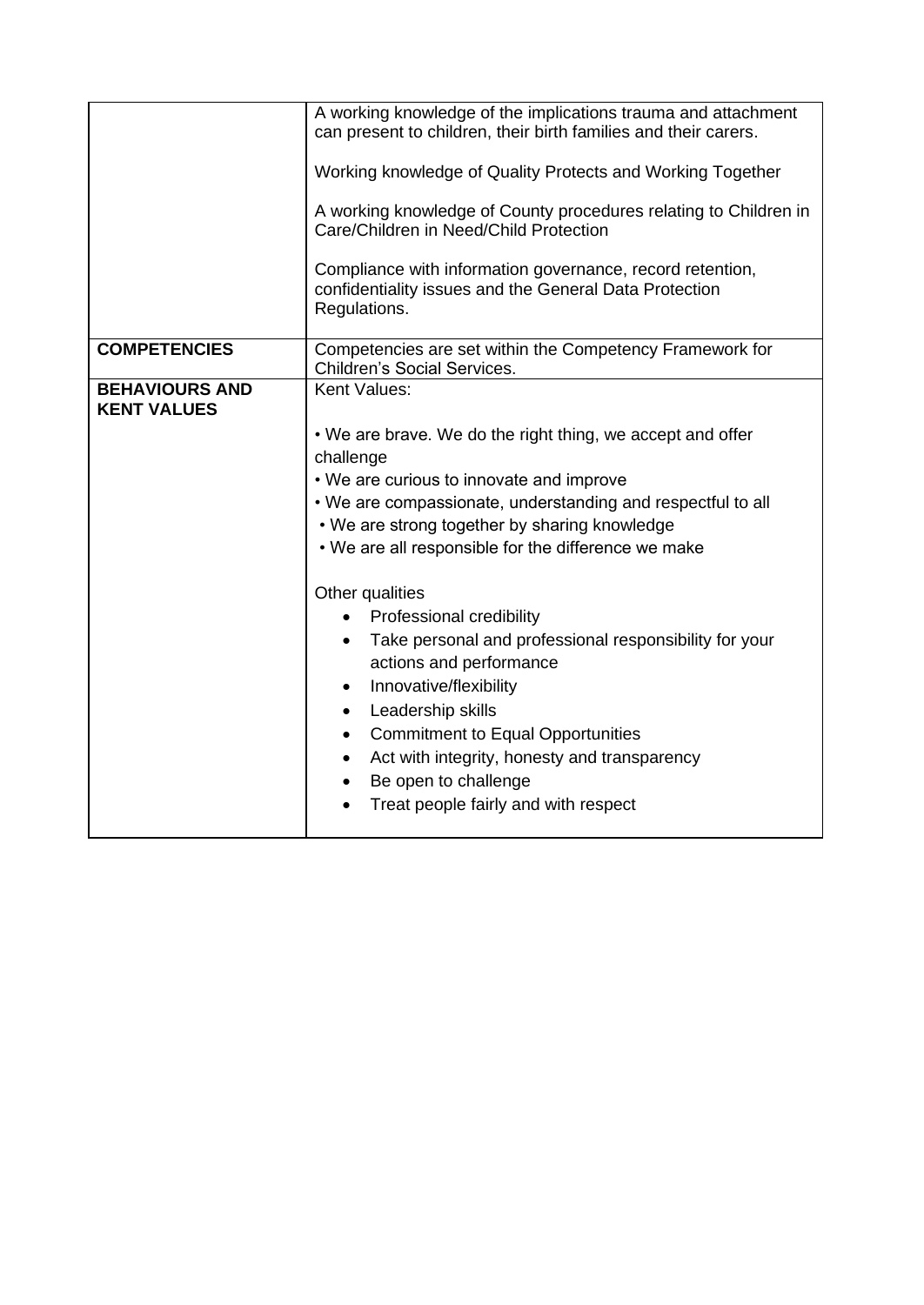Kent County Council Job Description: *Fostering Social Worker*

| Directorate:           | <b>Children, Young People and Education</b> |
|------------------------|---------------------------------------------|
| <b>Unit/Section:</b>   | <b>Specialist Children's Services</b>       |
| Grade:                 | (KR10)                                      |
| <b>Responsible to:</b> | <b>Team Manager</b>                         |

#### **Purpose of the Job:**

Demonstrate effective practice in managing a complex and varied caseload of carers working with children with disabilities. With the support of regular supervision from the Team Manager, manage risk and uncertainty, using assessment, planning, implementation and evaluation skills, contributing to the effective application of resources to safeguard and promote the welfare of children, their families and foster carers.

Be able to support recruitment, training and retention initiatives with and for carers. Identify and develop areas of knowledge and expertise, sharing these with colleagues and other professionals. Take an active role in effective team working and understand the team's relationships with other services.

The post holder should be working in line with the Competency Framework.

## **Main duties and responsibilities:**

- Manage a caseload which will include complex and diverse cases, requiring skills in respect of assessment, analysis, planning and review, to effectively meet the needs of foster carers, the children in their care and their families. This will be in line with the competency standards set out in the Competency Framework and the knowledge and skills statement for approved child and family practitioners. The caseload will be managed within the relevant framework of supervision dependent on the complexity of the case and post qualification experience of the post holder.
- Contribute to and review the development of ongoing initiatives to achieve a more effective use of resources within Children & Families Services.
- Initiate and develop close working partnerships with statutory agencies, voluntary and private sector agencies, carers and those with parental responsibility in order to facilitate effective service delivery.
- Supervise and manage foster carers and support recruitment initiatives to ensure that there is a suitable range of placements to meet the needs of children.
- Inform, advise, counsel, support and assist in the training of carers, individually and in group settings, in order to promote the stability and security of foster placements for children with disabilities.
- Be involved in the Review of foster carers and where appropriate effectively challenge views and practices in order to promote the best outcomes for children with disabilities and their birth families.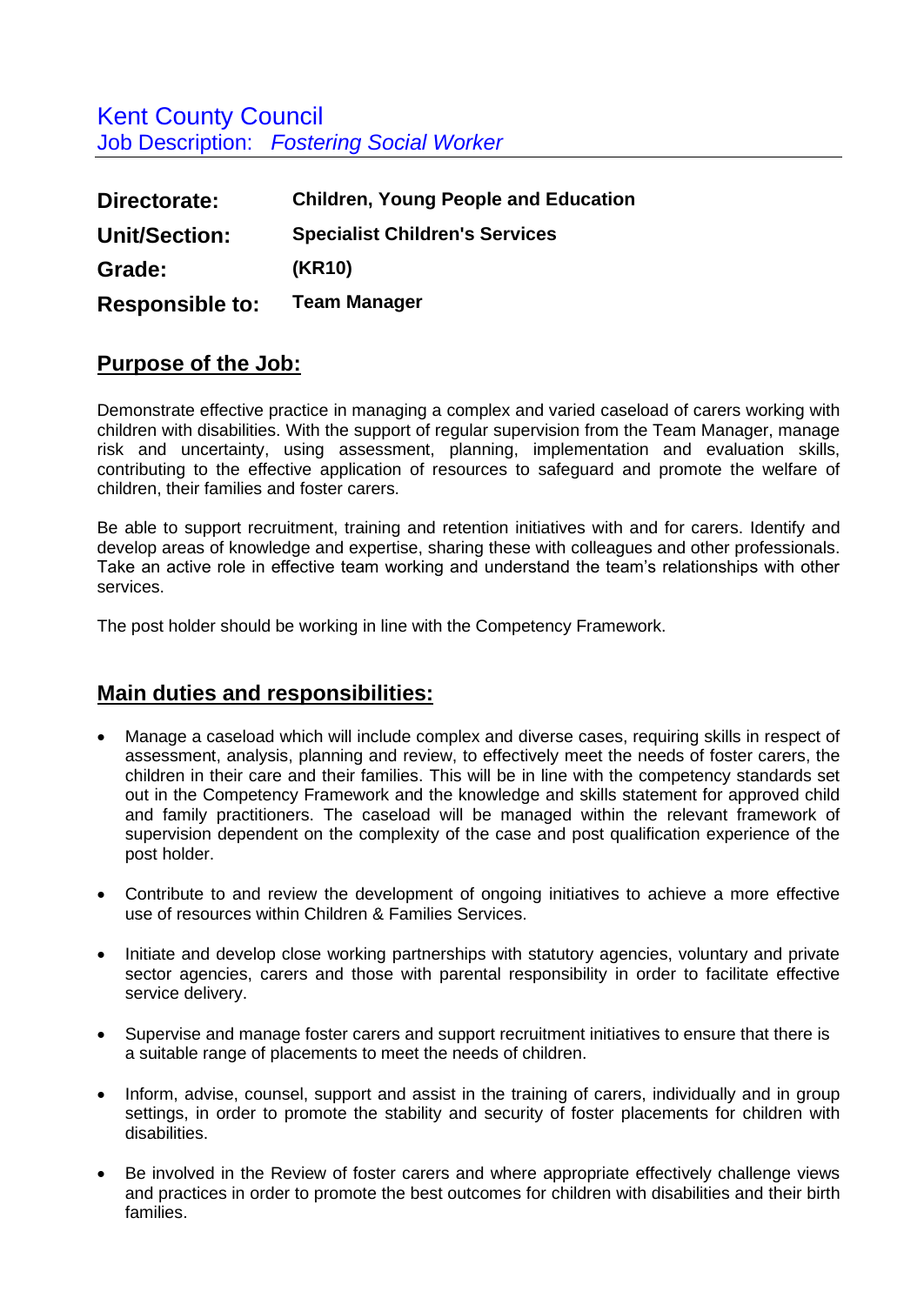- Be involved in the recruitment, training and assessment of foster carers for children with disabilities to ensure that there is a suitable range of placements to meet their needs within the District and across the County and to facilitate the fostering process.
- Ensure that information systems, i.e. Liberi, and records are effectively maintained (with an understanding of information security policy) to provide up-to-date and accurate information, upon which decisions affecting service delivery can be made.
- Maintain a personal awareness of legislation, departmental and corporate policies and procedures (particularly those relating to Fostering, Children in Care, Children in Need and Child Protection) acting in line with these to ensure consistency and a high quality of service delivery across the Directorate.
- Attend training courses and other development opportunities as agreed with line manager to ensure compliance with Social Work England requirements.

Footnote: This job description is provided to assist the job holder to know what his/her main duties are. It may be amended from time to time without change to the level of responsibility appropriate to the grade of post.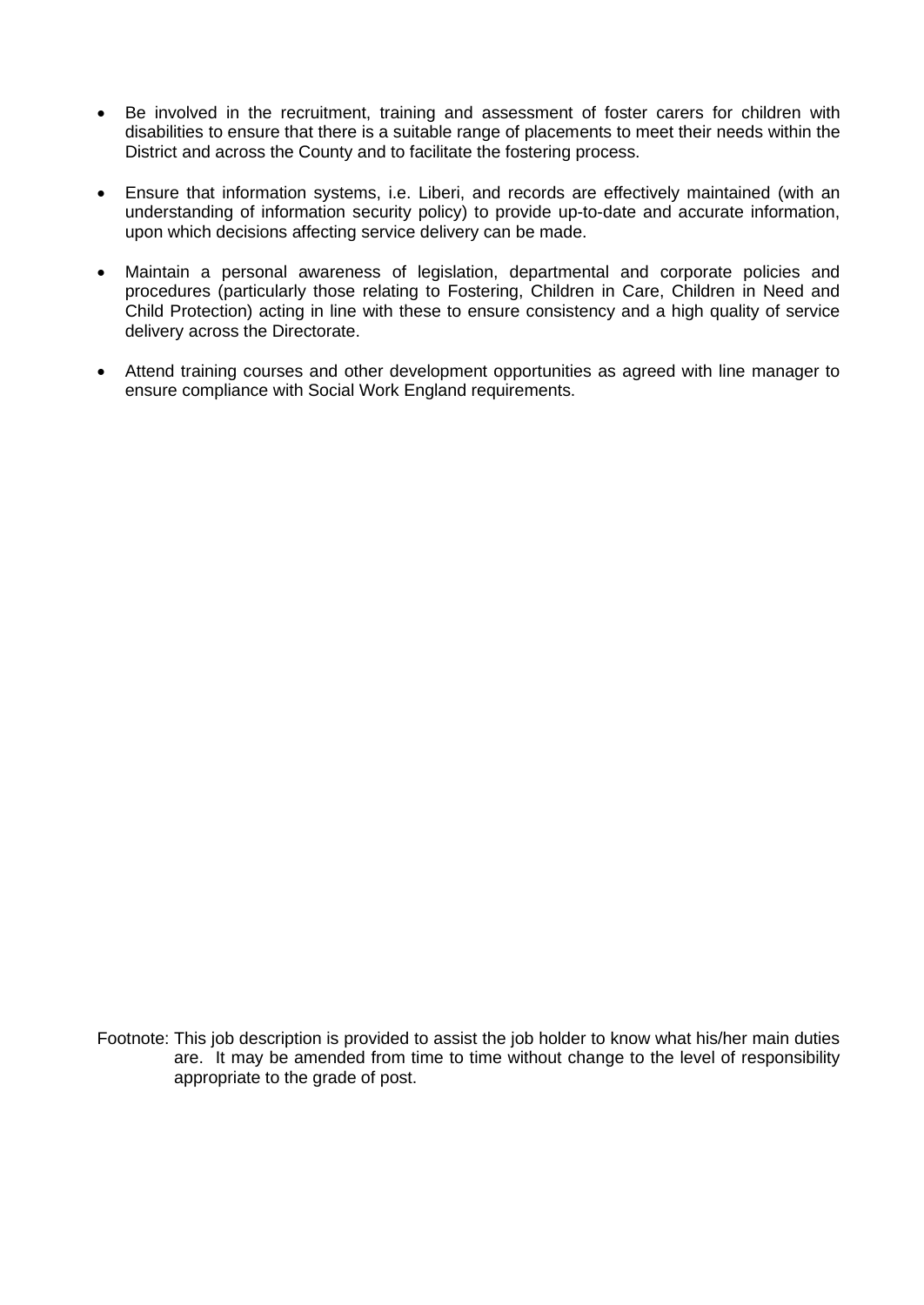# **Kent County Council** Person Specification: *Fostering Social Worker*

The following outlines the criteria for this post. Applicants who have a disability and who meet the criteria will be shortlisted.

Applicants should describe in their application how they meet these criteria.

|                             | <b>CRITERIA</b>                                                                                                                    |
|-----------------------------|------------------------------------------------------------------------------------------------------------------------------------|
| <b>QUALIFICATIONS</b>       | Degree in Social Work (Dip HE/Degree or Post Grad) and                                                                             |
|                             | registration as a social worker with Social Work England                                                                           |
|                             |                                                                                                                                    |
|                             | Competent to work at Experienced Social Worker level of the                                                                        |
|                             | Professional Capability Framework for Social Work                                                                                  |
| <b>EXPERIENCE</b>           |                                                                                                                                    |
|                             | Relevant experience to demonstrate the required level of the<br>Capabilities Framework.                                            |
|                             |                                                                                                                                    |
| <b>SKILLS AND ABILITIES</b> | Good interpersonal skills to communicate effectively with children,                                                                |
|                             | carers and colleagues, both on a one-to-one and when working in                                                                    |
|                             | groups. Proven experience in working collaboratively with the                                                                      |
|                             | team around a child to achieve the best outcomes for the child, as                                                                 |
|                             | well as their birth families.                                                                                                      |
|                             |                                                                                                                                    |
|                             | Analytical report writing skills and the ability to communicate<br>clearly in writing                                              |
|                             |                                                                                                                                    |
|                             | Ability to prioritise and to work effectively on own initiative as well                                                            |
|                             | as within a team.                                                                                                                  |
|                             |                                                                                                                                    |
|                             | Ability to work within formal settings                                                                                             |
|                             | Effective written and IT skills for report and assessment writing                                                                  |
|                             | and communication.                                                                                                                 |
|                             |                                                                                                                                    |
|                             | Ability to work within a court setting / Interest/desire to lead in                                                                |
|                             | training courses.                                                                                                                  |
|                             |                                                                                                                                    |
|                             | Computer literate and familiar with computer systems including                                                                     |
|                             | word, Microsoft, Liberi.                                                                                                           |
|                             | Competencies are set within the knowledge and skills statements                                                                    |
|                             | contained in the Social Care Capability Framework.                                                                                 |
|                             |                                                                                                                                    |
|                             | Ability to travel across a wide geographical area in a timely and                                                                  |
|                             | flexible manner at various times of the day                                                                                        |
|                             |                                                                                                                                    |
| <b>KNOWLEDGE</b>            | A working knowledge of child development and demonstrate an                                                                        |
|                             | ability to underpin practice with a theoretical base, including<br>attachment theory and the needs of Children in Care/Children in |
|                             | Need/children in the Child Protection system.                                                                                      |
|                             |                                                                                                                                    |
|                             | A working knowledge and understanding of relevant regulations                                                                      |
|                             | and policy frameworks and impact on children, their birth families                                                                 |
|                             | and their carers (including Fostering Regulations.)                                                                                |
|                             |                                                                                                                                    |